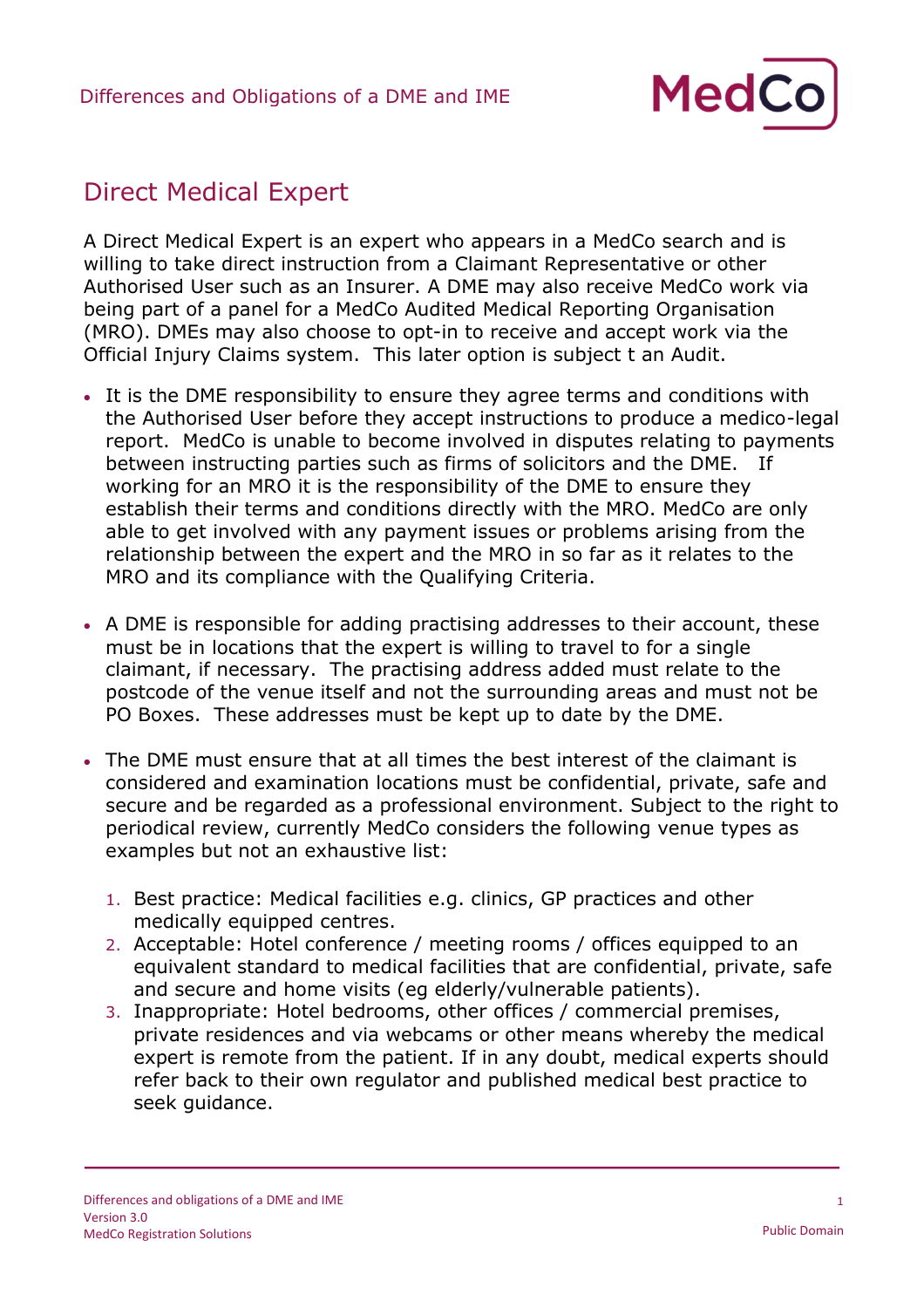

- The DME is responsible for uploading Case Data, within 6 months of the date of your selection by an Authorised User or within 30 calendar days of the medical report being sent to the Authorised User, whichever is sooner. This is monitored by MedCo and sanctions will apply where this is not adhered to. A guide to how to upload Case Data can be found [HERE.](https://www.medco.org.uk/media/1229/manually-upload-case-data-and-view-close-cases-v30.pdf)
- A DME must adhere to the MedCo DME User Agreement and click to reaffirm this via their MedCo account on an annual basis. They must also declare any relevant financial links to MedCo on an annual basis.
- A DME must pay the fee in accordance with the MedCo Charging Policy on an annual basis, in order for their account to remain active and for them to carry out MedCo work.
- A DME must keep their account details up to date and mark themselves inactive if they do not wish to receive selections for a period of time.
- A DME has the option to become an IME at any point and can apply to do this from their DME account. *IMPORTANT NOTE: When a switch is made there is a short period where a medical expert will not shown as operational. This is to process the due diligence and manage the processing of any outstanding and new invoices.*
- A DME must ensure that they comply with all relevant regulations including the General Data Protection Regulation, at all times.
- DMEs must ensure that any examination or clinic they are allocated is conducted in a safe, secure and appropriate premises and an appropriate amount of time is spent with a claimant to ensure a fit for purpose, quality medico-legal report.